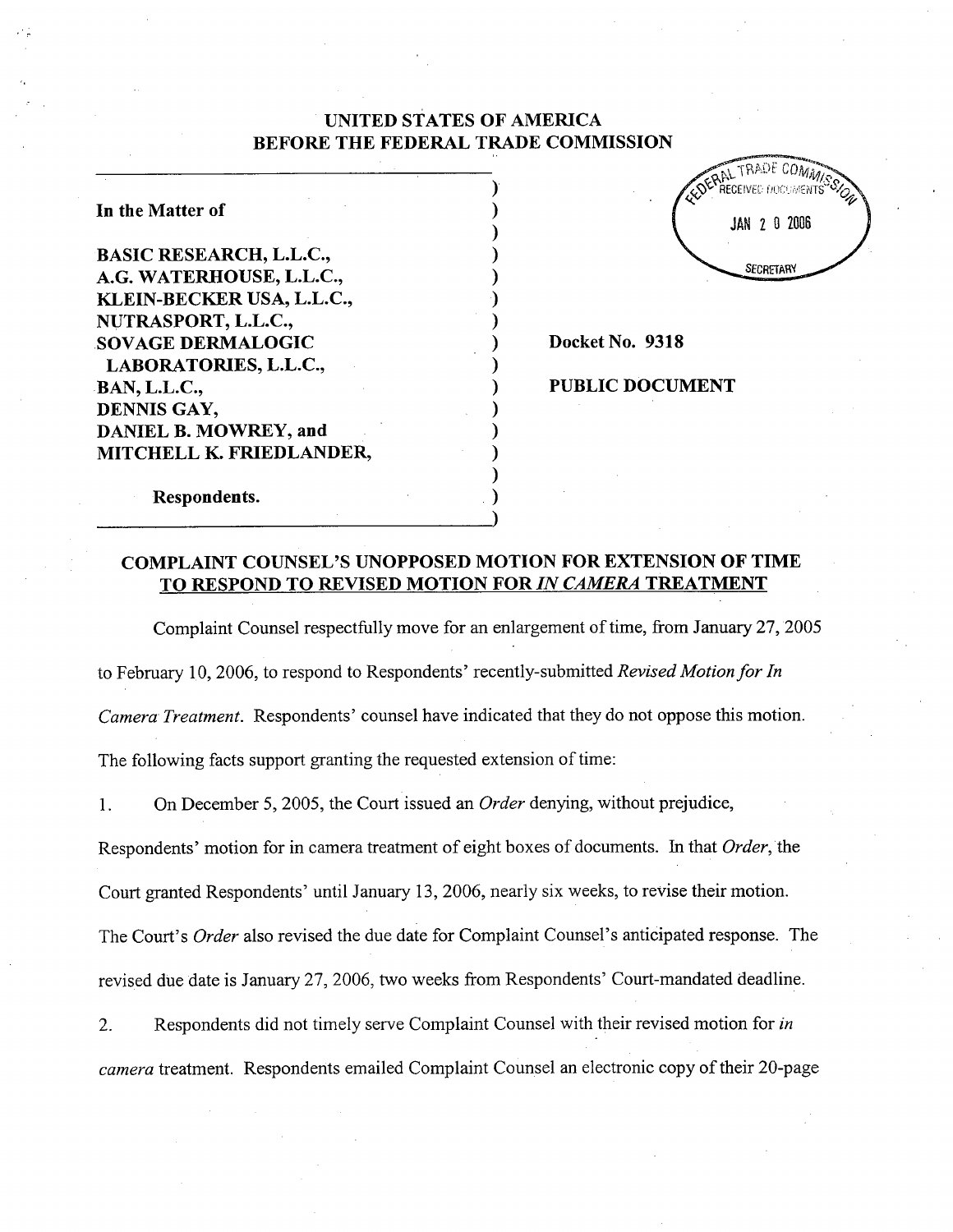motion, their 200+ page declaration in support thereof, and assorted tables, after the expiration of the extended deadline, on Saturday, January 14, 2006. Given the intervening holiday on January 16, 2006, Complaint Counsel did not receive the electronic copy of the motion until January 17, 2005.

Thereafter, on Tuesday, January 17, 2006, Complaint Counsel received nine boxes of  $2.$ documents from Respondents. These boxes appear to contain copies of the documents that are the subject of Respondents' revised motion. RULE 3.45 provides that motions for in camera treatment "must include an attachment containing a copy of each page of the document in question." RULE 3.45(b). We did not receive these documents until Tuesday, January 17, 2006.

 $4.$ The nine boxes of documents delivered this week to Complaint Counsel indicate that Respondents' submission, and the scope of their requested *in camera* determination, remains quite large.

Concurrent with reviewing these voluminous documents, Complaint Counsel are engaged 5. in drafting a pretrial brief and responses to two motions filed by Respondents on January 18 2006, including another motion to certify an order for interlocutory appeal.

6. Although Respondents received six weeks to revise their motion for in camera treatment, Complaint Counsel's corresponding time to respond to that motion was reduced from approximately four weeks to two. The Second Revised Scheduling Order originally provided Complaint Counsel with approximately four weeks to respond. See Order, Aug. 4, 2005, at 2. Absent an extension of time, Complaint Counsel will have ten days—at present, eight days—to respond to Respondents' voluminous submission.

 $7.$ Given Respondents' late submission of their motion and documents , the sheer volume of their submission, the pendency of other matters that must be fully briefed for the Court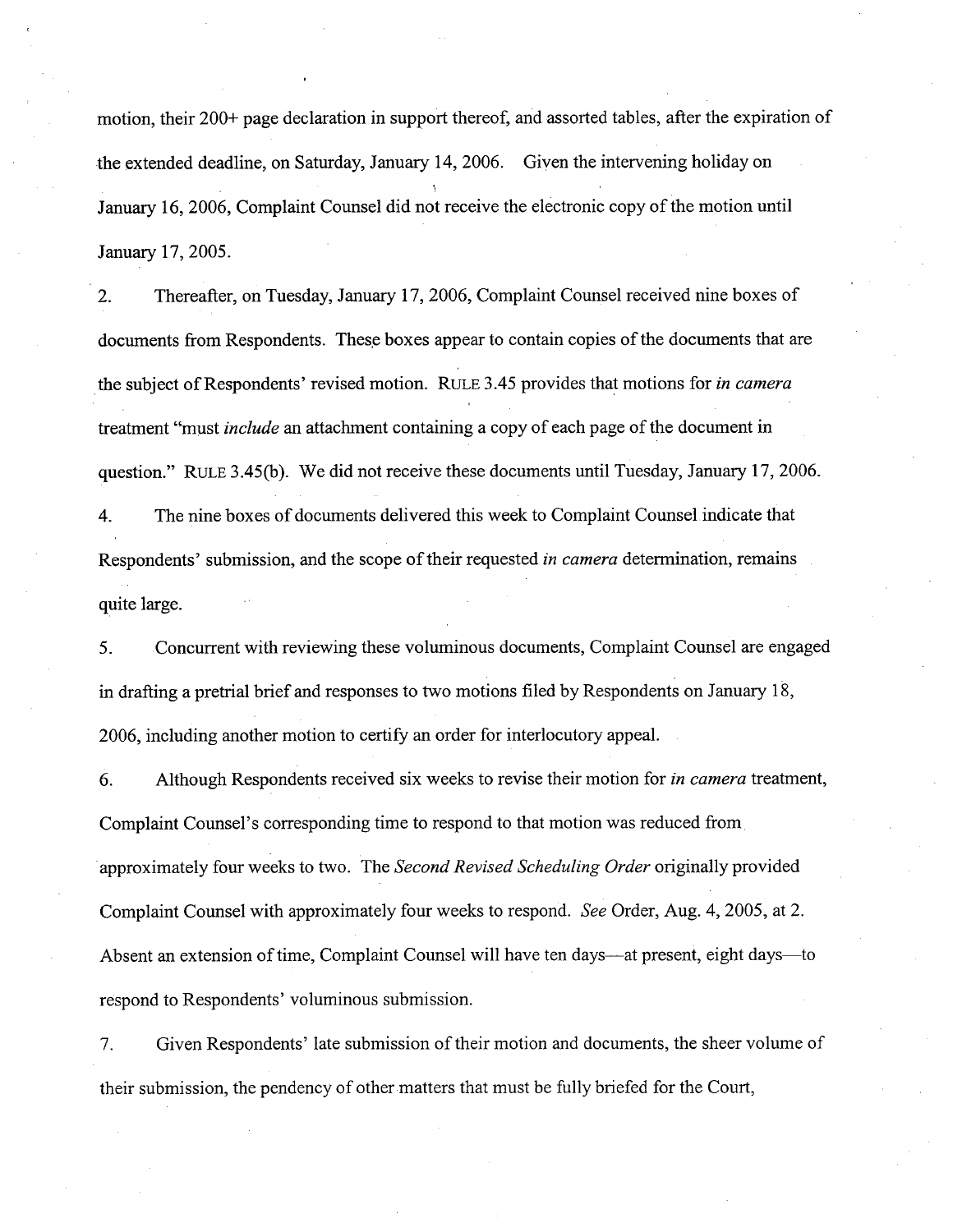Complaint Counsel require additional time to compose a comprehensive response and opposition filing.

Granting Complaint Counsel additional time will relieve the prejudice curently facing 8. Complaint Counsel. It will also provide the Court with the benefit of a thorough review and may help expedite the decisional process. A ruling later in February will still provide the parties with adequate time to make any necessary logistical preparations for trial.

Pursuant to RULE OF PRACTICE 4.3, the Administrative Law Judge may extend any time 9. limit prescribed or allowed by the Rules. For each of the reasons set forth above, Complaint Counsel respectfully request an extension of time, not to exceed two weeks, to February 10, 2006, for the submission of Complaint Counsel's response and opposition to Respondents' large and late motion for in camera treatment.

10. A proposed order is attached hereto for the Court's convenience.

Respectfully submitted

Laureen Kapin (202) 326-3237<br>Lemuel Dowdy (202) 326-2981 (202) 326-2981<br>(202) 326-3319 Walter C. Gross, III (202) 326-3319<br>Joshua S. Millard (202) 326-2454 Joshua S. Millard Edwin Rodriguez (202) 326-3147 Laura Schneider (202) 326-2604

Division of Enforcement Federal Trade Commission 600 Pennsylvania Avenue, N. Washington, D.C. 20580

Dated: January 20, 2006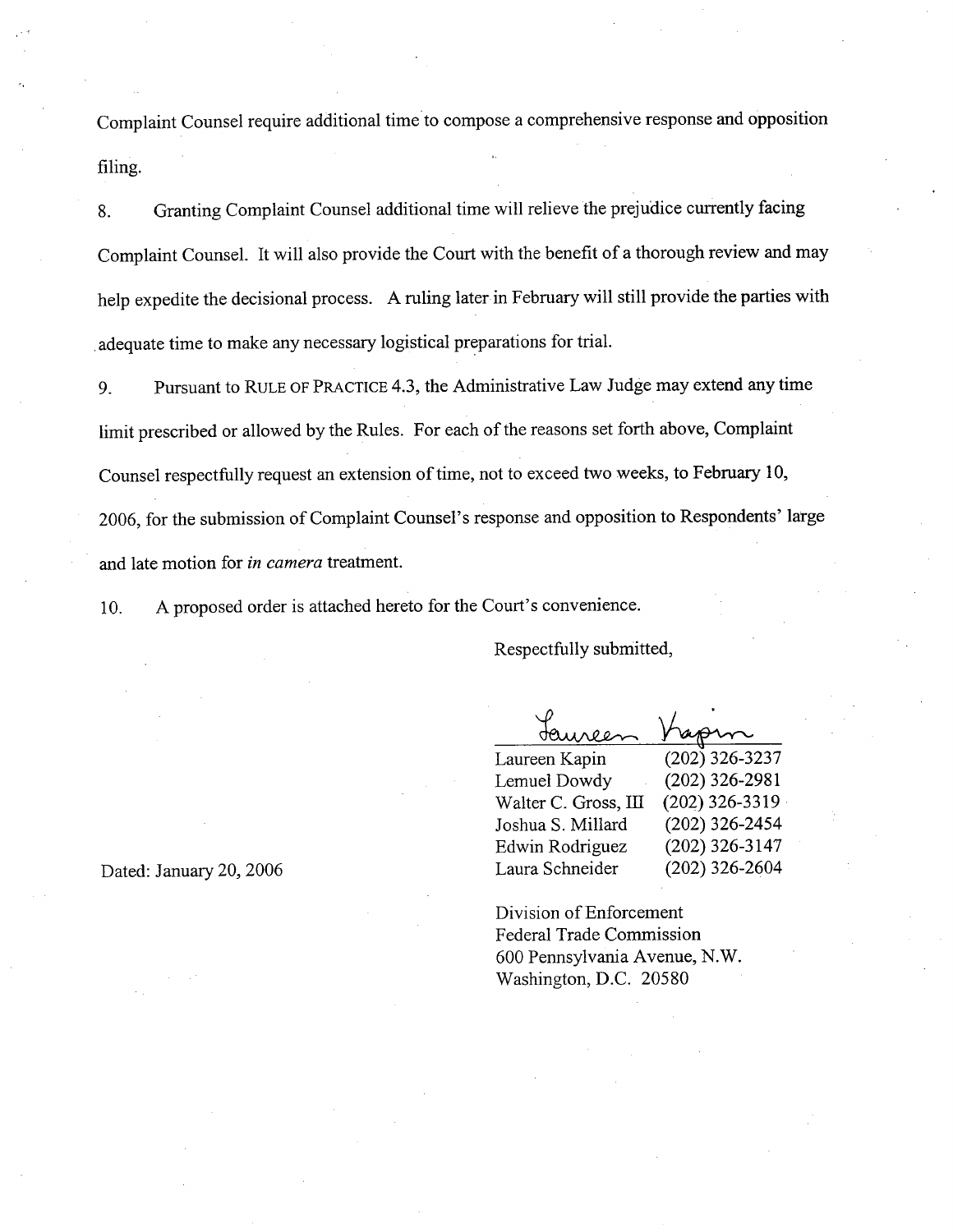#### CERTIFICATION OF REVIEWING OFFICIAL

I certify that I have reviewed the attached public filing, Complaint Counsel's Motion for Extension of Time to File Response and Opposition to Respondents' Motion for In Camera Treatment, prior to its filing to ensure the proper use and redaction of materials subject to the Protective Order in this matter and protect against any violation of that Order or applicable RULE OF PRACTICE.

James A. Kohm

Associate Director, Division of Enforcement Bureau of Consumer Protection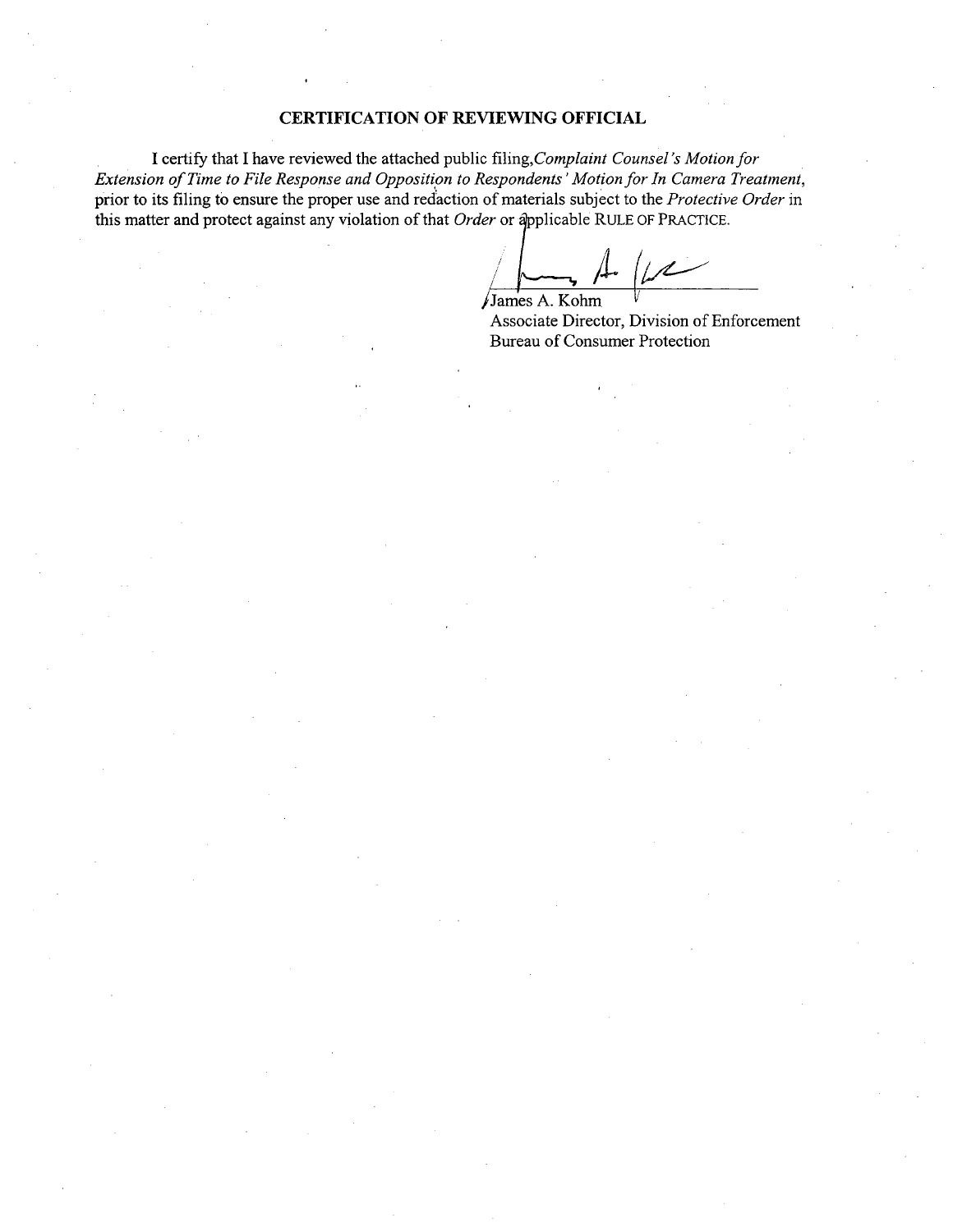## UNITED STATES OF AMERICA BEFORE THE FEDERAL TRADE COMMISSION

In the Matter of

BASIC RESEARCH, L.L.c., G. WATERHOUSE, L.L.C., KLEIN-BECKER USA, L.L.C. NUTRASPORT, L.L.C., SOVAGE DERMALOGIC LABORATORIES, L.L.c., BAN, L.L.c., DENNIS GAY, DANIEL B. MOWREY, and MITCHELL K. FRIEDLANDER

Docket No. 9318

Respondents.

## ORDER GRANTING COMPLAINT COUNSEL'S MOTION FOR EXTENSION OF TIME TO FILE RESPONSE AND OPPOSITION TO RESPONDENTS' REVISED MOTION FOR IN CAMERA TREATMENT

Complaint Counsel have moved for an enlargement of time, from January 27, 2005 to February 10, 2006, to file their response to Respondents' recently-submitted Revised Motion for In Camera Treatment. Respondents consent. Based on the size of Respondents' submission, the pendency of other matters that must be fully briefed for the Court, and other factors set forth in the motion, it appears that Complaint Counsel reasonably require additional time to compose a comprehensive response. It is therefore ordered that Complaint Counsel's motion for an enlargement of time, to February 10, 2006, to file their response to Respondents' revised motion for in camera treatment is GRANTED.

ORDERED:

Date:

Stephen J. McGuire Chief Administrative Law Judge